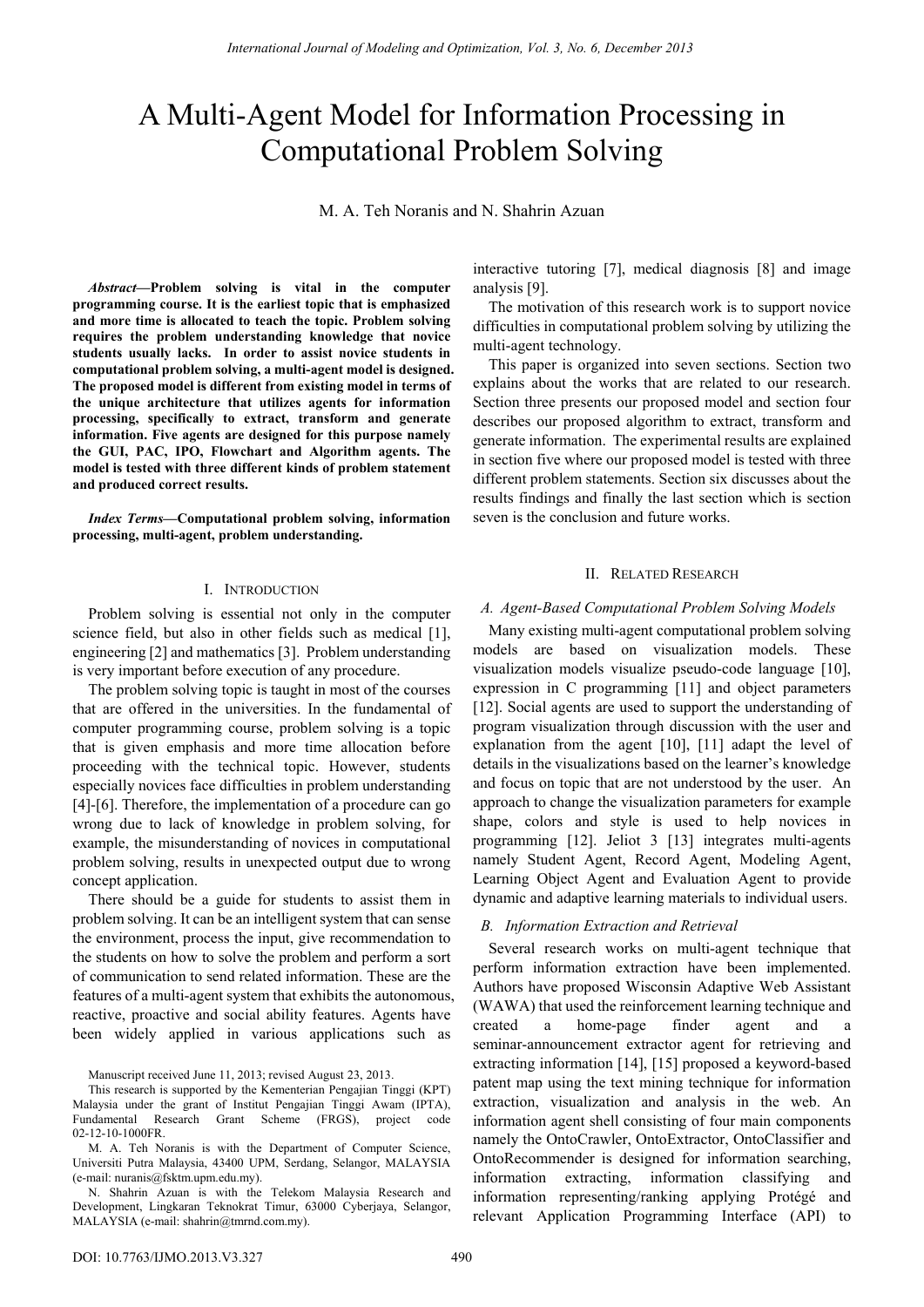construct the domain ontology and its related ontology services to support all of the ubiquitous services of the shell [16], [17] suggested using a text mining techniques for biomedical text on cancer to extract novel knowledge from scientific text. Information retrieval and recommender system techniques are applied to access music information services that support music navigation discovery, sharing and formation of user communities [18].

#### *C. Discussion*

Conventional computational problem solving techniques consists of Problem Analysis Chart (PAC), Input Process Output (IPO) chart, flowchart, algorithm/pseudocode, structure chart, Nassi-Shneiderman chart and Warnier-Orr diagram. Existing multi-agent computational problem solving visualization models applied these techniques in their models as mentioned. However, existing models are different from what we proposed because our model provide a step-by-step way from the very beginning to understand the problem statement, converts the problem statement to PAC, PAC to IPO, IPO to flowchart and flowchart to algorithm where multi-agents are used as knowledge representation. This way provides extraction from one problem solving technique and transformation to another problem solving technique. In addition, module number is generated to show the sequence of processing. Multi-agents communicate by passing information, giving a clear understanding of the problem to be solved.

As mentioned, information extraction and retrieval have been applied in web-based system, ubiquitous services, biomedical system and music application. Information extraction related to our multi-agent computational problem solving model is novel. Moreover, we combine the transformation and generate module number implemented by multi-agents. The next section will explain in detail about our proposed model.



Fig. 1. Proposed multi-agent computational problem solving model.

#### III. PROPOSED MODEL

Our multi-agent computational problem solving model is very different from other proposed research works in terms of the unique architecture and algorithm. In our work, we designed the Problem Solving Comprehension Module and the Assignment Module as shown in Fig. 1. The left part of the dotted lines is the Problem Solving Comprehension Module and the right side of the dotted lines is the Assignment Module. These agents are modeled using the Prometheus notation [19], [20].

The Problem Solving Comprehension Module consist of five agents namely GUI, PAC, IPO, Flowchart and Algorithm agents which are responsible to extract and transform information. Additionally, to produce the IPO, the IPO agent role is to generate module number that shows sequential processing for the problem statement. Each of the agents represent the techniques of computational problem solving that is related to each other. For example, to produce an IPO chart, information needs to be extracted from the PAC and module number needs to be generated so that information can be transformed to the IPO chart.

The Assignment Module consists of four agents namely Editor, Novice, Assessment and Guidance agents which are responsible to interact with the user. This paper focus on the Problem Solving Comprehension Module and the Assignment Module will be designed in detail for future works.

The agent class diagram is presented in Fig. 2. The Problem Solving Agent GUI extends the AgArch class and communicates with the gui Agent, pac Agent, ipo Agent, flow chart Agent and algorithm Agent. The gui Agent reads the problems given in text form and acts as an interface with the user. This paper focuses on the design of subagent, packaging and ipoAgent. The flowchart Agent and algorithm Agent design is still under construction. The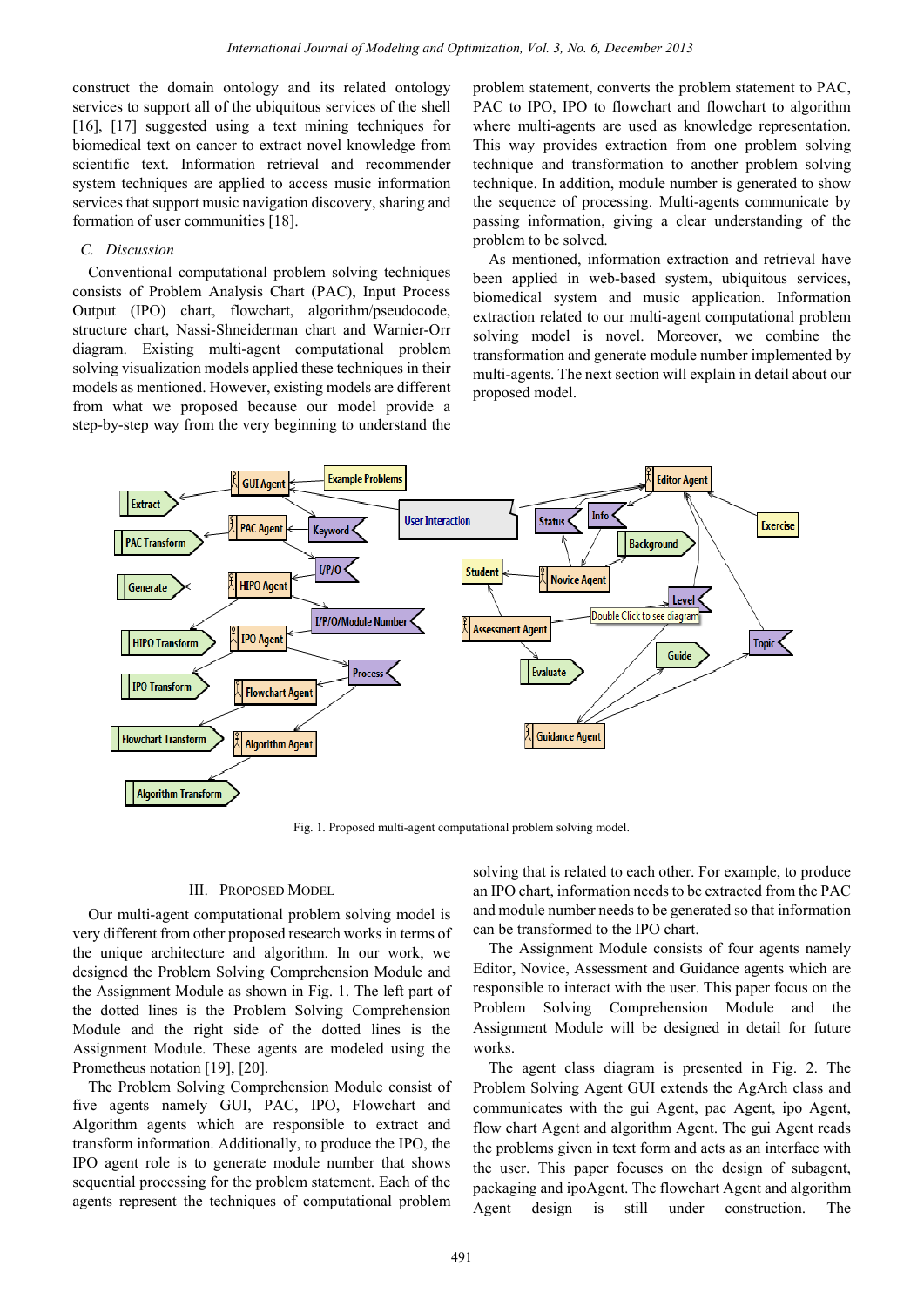process( ) algorithm

2. initialize j to 0 3. extract PAC information:

ProblemSolvingAgentGUI constructor displays the interface containing a button that is used by the novice to start the problem understanding process. The act method executes an action by the agent and the stop method is called by the infrastructure tier when the agent is about to be killed. The agents are programmed using Jason Agent Speak interpreter. Our proposed algorithm is integrated in the process method which will be explained in the next section.



Fig. 2. Multi-agent class diagram.

#### IV. THE PROCESS METHOD

Our proposed algorithm is presented in Fig. 3. The algorithm is extended from our previous work [21] which is integrated inside the process method in the ProblemSolvingAgentGUI class as in Fig. 2.

The document contains problems in text form. Currently, we cater for simple sequential problems. We intend to extend the problems using looping or iterations in our future works. The problems in text form needs to be read by tokens and stored in array a, that controls the loop. "KeyA" – "KeyF" in Fig. 3 are important keyword representing the process, input and output in the problem. Words that are extracted from the problems based on "KeyA" – "KeyF" by the pacAgent to be transformed to the PAC. Information that is stored in arrays b and c are used later by the ipoAgent that involves the extraction, transformation to IPO and generate module number processes.

 The Problem Solving Comprehension Module consist of five agents namely GUI, PAC, IPO, Flowchart and Algorithm agents which are responsible to extract and transform information. Additionally, to produce the IPO, the IPO agent role is to generate module number that shows sequential processing for the problem statement. Each of the agents represent the techniques of computational problem solving that is related to each other. For example, to produce an IPO chart, information needs to be extracted from the PAC and module number needs to be generated so that information can be transformed to the IPO chart.



1. read the problem token by token and store in array a

Fig. 3. Multi-agent class diagram.

## V. EXPERIMENTAL RESULTS

The proposed model is tested with three different problem statements which are in text form.

| & MAS Console - problemSolving                                                                       | $\mathbf{x}$<br>$\Box$ |
|------------------------------------------------------------------------------------------------------|------------------------|
| [quiAgent] Sending a problem to PAC Agent                                                            |                        |
| [pacAgent]                                                                                           |                        |
| Write a Problem Analysis Chart (PAC) to read                                                         |                        |
| test1 and test2 of a student. Calculate                                                              |                        |
| sum=test1+test2 and average=sum/2.                                                                   |                        |
| Display average.                                                                                     |                        |
| <b>IpacAgentI Problem received by PAC Agent</b>                                                      |                        |
| [quiAgent] Data Extraction from Problem and Transform Problem to PAC:                                |                        |
| Data: test1 . test2                                                                                  |                        |
| Processing: sum=test1+test2, average=sum/2                                                           |                        |
| Output: average                                                                                      |                        |
| lipoAgenti Data Extraction from PAC and transform to IPO, Adding Generate Module Number:             |                        |
| Main Module 0000                                                                                     |                        |
| read test1 1000                                                                                      |                        |
| read test2 2000                                                                                      |                        |
| calculate sum=test1+test2.3000                                                                       |                        |
| calculate average=sum/2 4000                                                                         |                        |
| display average 5000                                                                                 |                        |
|                                                                                                      |                        |
|                                                                                                      |                        |
|                                                                                                      |                        |
|                                                                                                      |                        |
|                                                                                                      |                        |
| 参 Debug<br>$\equiv$ Sources<br>$\sqrt{a}$ Clean<br>! Stop<br><b>Ref</b> New agent<br><b>ID</b> Pause | <b>X</b> Kill agent    |

Fig. 4. Problem statement one results.



*A. Problem Statement One* 

The first problem is as follows:

Write a Problem Analysis Chart (PAC) to read test1 and test2 of a student. Calculate sum=test1+test2 and average=sum/2. Display average.

The results are shown below in Fig. 4.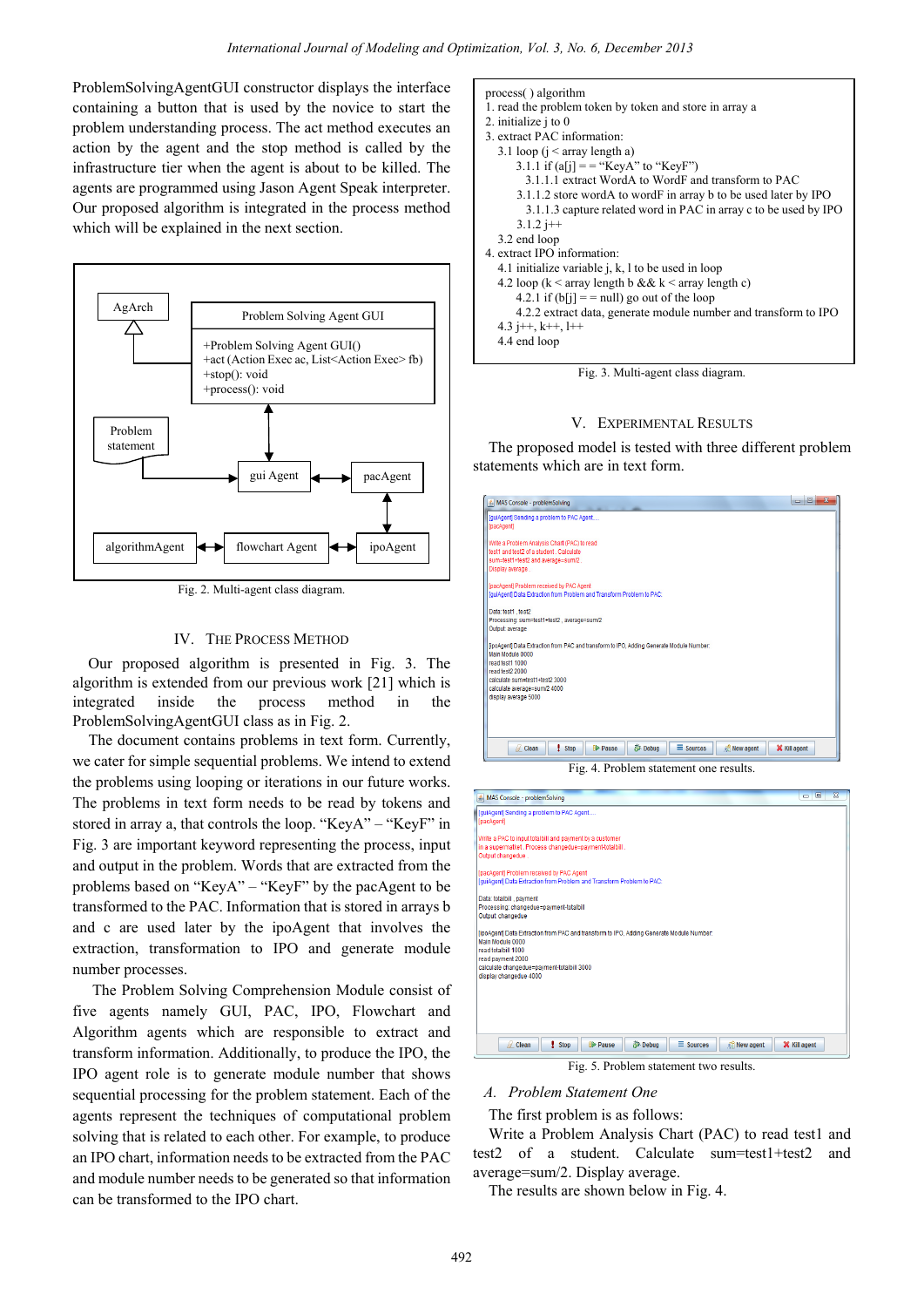## *B. Problem Statement Two*

The second problem is as follows:

Write a Problem Analysis Chart (PAC) to get length and width of a rectangle. Compute area=length\*width. Print area. The results are shown below in Fig. 5.

#### *C. Problem Statement Three*

#### The third problem is as follows:

Write a Problem Analysis Chart (PAC) to input totalbill and payment by customers in a supermarket. Process changedue=payment-totalbill. Output changedue.

The results are shown below in Fig. 6.

| $\overline{\mathbf{x}}$<br>MAS Console - problemSolving                                                                                             |  |  |
|-----------------------------------------------------------------------------------------------------------------------------------------------------|--|--|
| [guiAgent] Sending a problem to PAC Agent<br><b>IpacAgentl</b>                                                                                      |  |  |
| Write a PAC to get length and width of a rectangle.<br>Compute area=lengthXwidth . Print area.                                                      |  |  |
| [pacAgent] Problem received by PAC Agent<br><b>IquiAgentI Data Extraction from Problem and Transform Problem to PAC:</b>                            |  |  |
| Data: length, width<br>Processing: area=length*width<br>Output: area                                                                                |  |  |
| lipoAgenti Data Extraction from PAC and transform to IPO, Adding Generate Module Number;<br>Main Module 0000<br>read length 1000<br>read width 2000 |  |  |
| calculate area=length*width 3000<br>display area 4000                                                                                               |  |  |
|                                                                                                                                                     |  |  |
| 莎 Debug<br>$\equiv$ Sources<br><b>Z</b> Clean<br>! Stop<br><b>RE</b> New agent<br><b>DPause</b><br><b>X</b> Kill agent                              |  |  |
|                                                                                                                                                     |  |  |
| Fig. 6. Problem statement three results.                                                                                                            |  |  |

## *D. User Interface*

Fig. 7 shows the user interface controlled by the novice to start understanding the problem statements.

#### VI. RESULT FINDINGS

Our algorithm that has been improved from our previous work [21] used samples of sequential problem and succeeded to produce accurate results as expected. The input, process and output are extracted and transformed correctly by the PAC agent following the correct sequence by the IPO agent and the module number generated accordingly. The results also illustrate communication between guiAgent, pacAgent and ipoAgent that demonstrate the visualization of knowledge representation by these agents.



Fig. 7. Problem understanding user interface.

In our research work, we are using the existing conventional problem solving techniques consisting of PAC, IPO, flowchart and algorithm techniques. Our contribution is mainly on the new model that is different from other visualization problem solving model which starts from the very beginning of the problem statement that shows an exact

flow of information from one agent to another which gives a clear explanation of the problem statement.

We are currently in the process of extending and improving the design of the Problem Solving Comprehension Module for the flowchart and algorithm agents and coding of the algorithm using Jason AgentSpeak [22], an agent programming language which is built on top of the Java programming language.

Our model represent agents role as problem solvers. It is expected that our agent knowledge representation model can assist novices in computational problem solving, as problem solving is very important not only in the computer science field but also other fields such as medical, engineering and business. Logically, our algorithm can be extended to be applied in other fields besides the computer science field. Moreover, it is expected that this model can enhance the students' computational problem solving skills.

#### VII. CONCLUSION AND FUTURE WORKS

A model based on agents has been constructed for computational problem solving. The Problem Solving Comprehension Module function is for extraction, transformation and module number generation. The Assignment Module is for interaction with the user. The agent in the Problem Solving Comprehension Module consists of GUI, PAC, IPO, flowchart and algorithm agents. The agent in the Assignment Module consists of the Editor, Novice, Assessment and Guidance agents. The proposed model is evaluated using samples of sequential problem statement and produced correct extraction and transformation results. In addition, the proposed model illustrates visualization, communication and knowledge representation features by software agents.

For future works, the detailed design and coding of the Problem Solving Comprehension Module and the Assignment Module will be implemented. In addition, the proposed algorithm will be extended to provide more keywords to cover wide problem statements consisting of looping problems and more advanced object-oriented problems like inheritance, polymorphism and encapsulation. Furthermore, we plan to integrate our agent-based algorithm in a computer programming development environment tool.

#### ACKNOWLEDGMENT

I would like to thank Kementerian Pengajian Tinggi (KPT) Malaysia for sponsoring this research work under the grant of Institut Pengajian Tinggi Awam (IPTA), Fundamental Research Grant Scheme (FRGS), and project code: 02-12-10-1000FR.

#### **REFERENCES**

- [1] H. C. Jung and C. Y. Ta, "Supporting the development of collaborative problem-based learning environments with an intelligent diagnosis tool," *Expert Systems with Applications*, vol. 35, pp. 622-631, 2008.
- [2] A. Nouy, "Generalized spectral decomposition for solving stochastic finite element equations: Invariant subspace problem and dedicated algorithms," *Computer Methods in Applied Mechanics and Engineering*, vol. 197, pp. 4718-4736, October 2008.